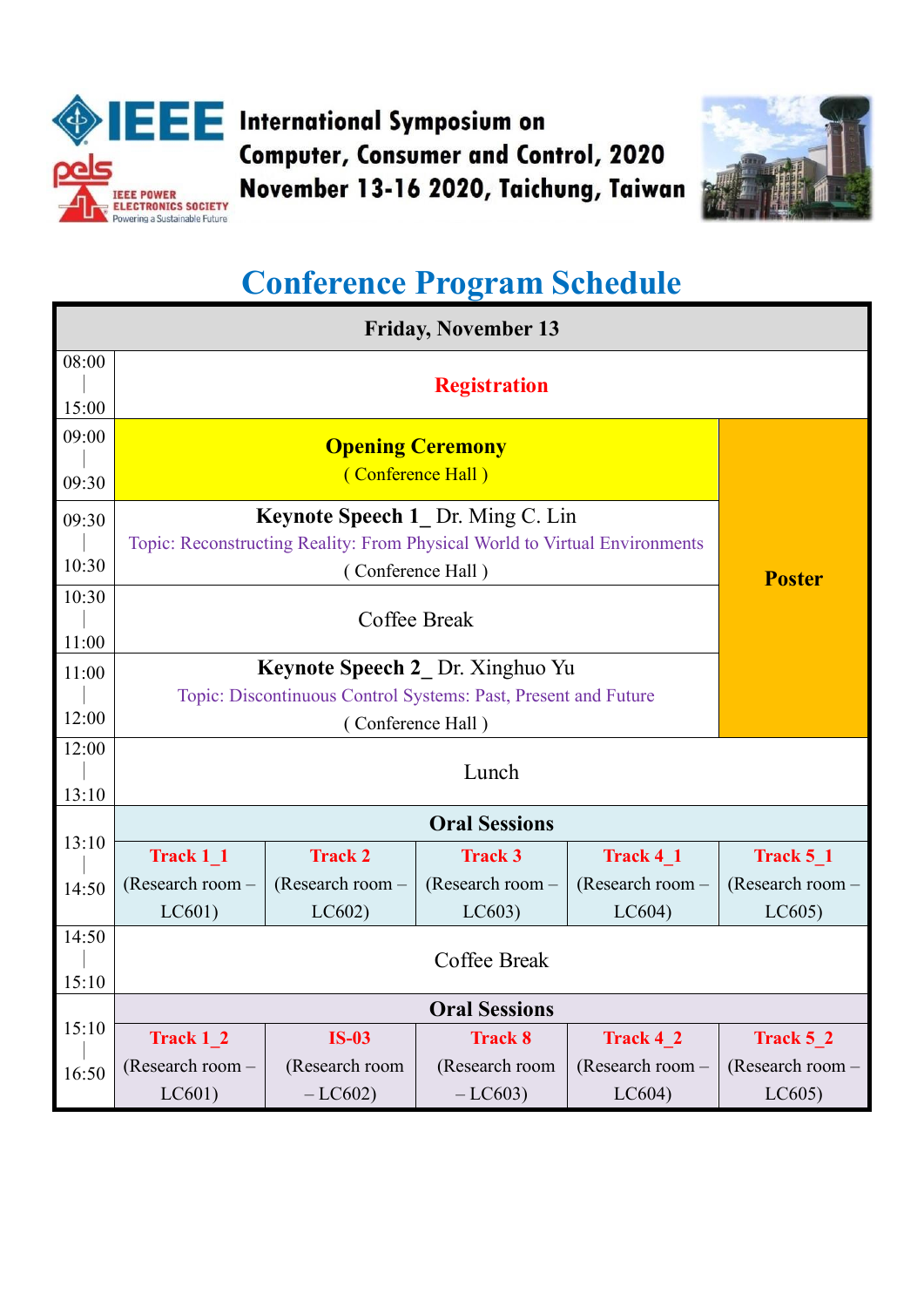

### **EEE** International Symposium on **Computer, Consumer and Control, 2020** November 13-16 2020, Taichung, Taiwan



| <b>Saturday, November 14</b> |                                                                                 |                                                     |                                                           |                                                            |                                            |  |  |
|------------------------------|---------------------------------------------------------------------------------|-----------------------------------------------------|-----------------------------------------------------------|------------------------------------------------------------|--------------------------------------------|--|--|
|                              | <b>Oral Sessions</b>                                                            |                                                     |                                                           |                                                            |                                            |  |  |
| 10:20<br>12:00               | Track 6 1<br>(Research room -<br>LC601)                                         | <b>Track 7</b><br>(Research room $-$<br>LC602)      | Track $2 +$<br>$IS-03$<br>(Research room $-$<br>LC603)    | Track $3+$<br><b>IS-01</b><br>(Research room $-$<br>LC604) | <b>IS-04</b><br>(Research room -<br>LC605) |  |  |
| 12:00<br>13:10               | Lunch                                                                           |                                                     |                                                           |                                                            |                                            |  |  |
|                              | <b>Oral Sessions</b>                                                            |                                                     |                                                           |                                                            |                                            |  |  |
| 13:10<br>14:50               | Track 6 2<br>(Research room -<br>LC601)                                         | $IS-05$<br>(Research room -<br>LC602)               | $IS-06 +$<br><b>Track 1</b><br>(Research room -<br>LC603) | $IS-07+$<br><b>Track 5</b><br>(Research room -<br>LC604)   | <b>IS-08</b><br>(Research room -<br>LC605) |  |  |
| 14:50<br>15:10               | Coffee Break                                                                    |                                                     |                                                           |                                                            |                                            |  |  |
|                              | <b>Oral Sessions</b>                                                            |                                                     |                                                           |                                                            |                                            |  |  |
| 15:10<br>16:50               | <b>IS-09</b><br>(Research room -<br>LC601)                                      | Track $7+$<br>$IS-05$<br>(Research room -<br>LC602) | $IS-10$<br>(Research room -<br>LC603)                     | $IS-11 +$<br><b>IS-12</b><br>(Research room -<br>LC604)    | $IS-12$<br>(Research room -<br>LC605       |  |  |
| 18:00<br>20:00               | <b>Banquet</b><br>(Taichung New Palace Restaurant - Hanxi East District Branch) |                                                     |                                                           |                                                            |                                            |  |  |

#### ★ **Due to COVID-19, foreigners could present by videos online.**

#### **Remote Video Presentation:**

Papers from Track 2 (1), Track 3 (1), Track 5 (1), Track 7(1), IS-02 (11), IS-08 (1), IS-11 (1) and IS-13 (5)

Presentation videos will be viewed online.